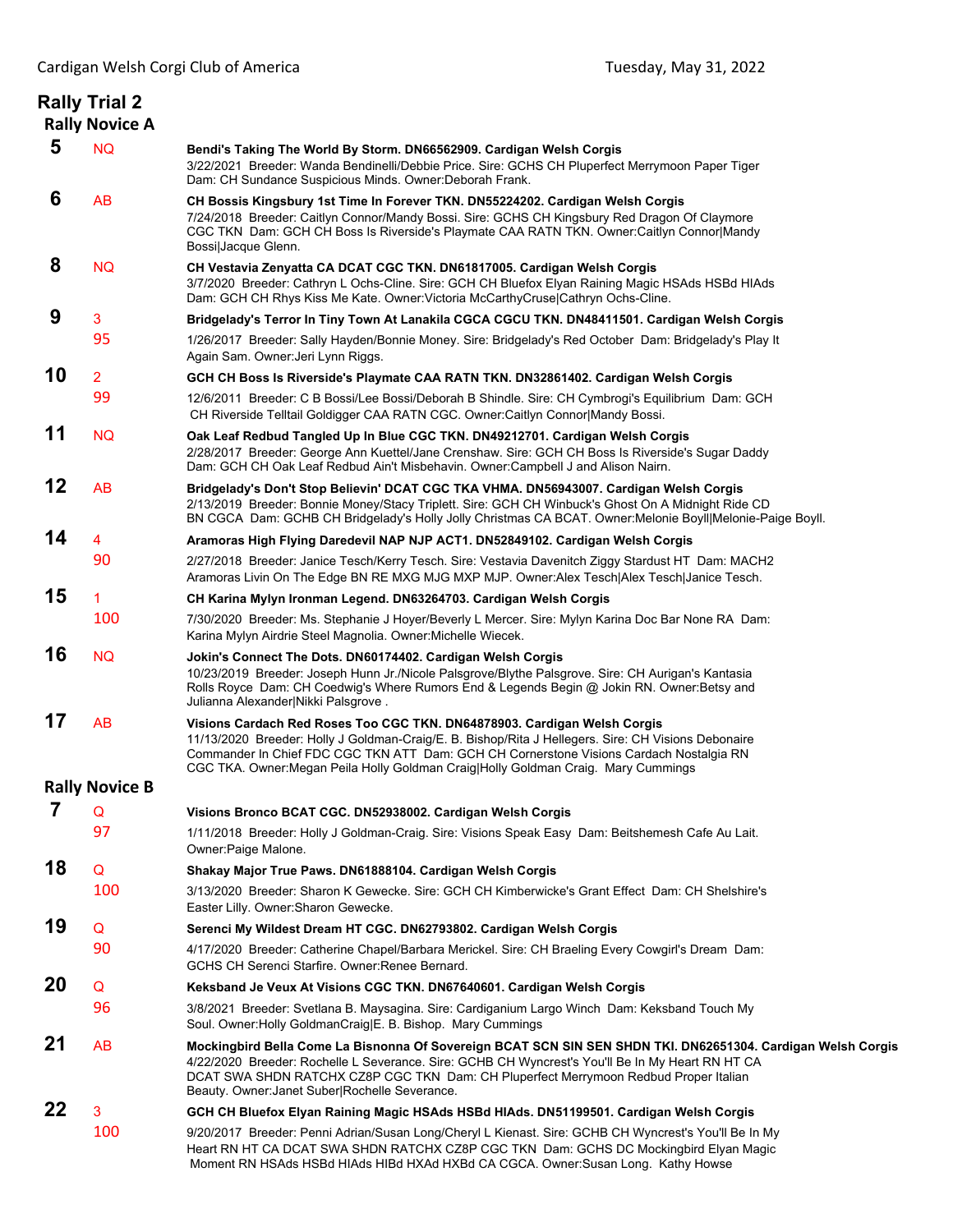| Cardigan Welsh Corgi Club of America<br>Tuesday, May 31, 2022 |                |                                                                                                                                                                                                                                                                                                                                         |  |
|---------------------------------------------------------------|----------------|-----------------------------------------------------------------------------------------------------------------------------------------------------------------------------------------------------------------------------------------------------------------------------------------------------------------------------------------|--|
| 23                                                            | $\overline{4}$ | CH Vestavia Black Caviar PT. DN61817004. Cardigan Welsh Corgis                                                                                                                                                                                                                                                                          |  |
|                                                               | 100            | 3/7/2020 Breeder: Cathryn L Ochs-Cline. Sire: GCH CH Bluefox Elyan Raining Magic HSAds HSBd HIAds<br>Dam: GCH CH Rhys Kiss Me Kate. Owner: Susan Long.                                                                                                                                                                                  |  |
| 24                                                            | Q              | Moonfox Midnightsnuggler. DN47717002. Cardigan Welsh Corgis                                                                                                                                                                                                                                                                             |  |
|                                                               | 96             | 9/25/2016 Breeder: Camille Long. Sire: CH Aragorn's Thelonious Monk Dam: CH Moonfox-Rubad Xi Tauri.<br>Owner: Cherie Fausnaugh.                                                                                                                                                                                                         |  |
| 25                                                            | Q              | Corwynt Tayken Family Business. DN65457001. Cardigan Welsh Corgis                                                                                                                                                                                                                                                                       |  |
|                                                               | 92             | 1/25/2021 Breeder: Susan Stephon/Donna Lonnquist. Sire: TC AGCH MACH25 PACH3 Corwynt Tayken<br>Crushed Ice RN HSAds HIAds HXAds MXC6 PAD MJB7 PJD MXP7 Dam: MACH2 Corwynt Tayken<br>Amazing MXG MJG OF. Owner: Jo Powers.                                                                                                               |  |
| 26                                                            | Q              | CH Laughingdawg Merrymoon Cedar Tree Spirit CA BCAT CGC TKN. DN41947402. Cardigan Welsh Corgis                                                                                                                                                                                                                                          |  |
|                                                               | 73             | 12/24/2014 Breeder: Teresa Kay Smith/Barbara Hoffman. Sire: GCH CH Pluperfect Merrymoon Davenitch<br>Praise Thee Well Dam: Merrymoon Pluperfect Par Tay. Owner: Teresa K Smith Jan Holewinski Donald<br>Holewinski.                                                                                                                     |  |
| 27                                                            | <b>NQ</b>      | Kipperton Cheri Cheri Lady. DN65356707. Cardigan Welsh Corgis<br>12/19/2020 Breeder: Dr. Kevin Price-Brenner/Dr. Paul Price-Brenner. Sire: GCHS CH Madhatter's Achilles'<br>Heel BCAT Dam: CH Redbud Kaleidoscope Eyes. Owner: Roxanne Michel Morissette.                                                                               |  |
| 28                                                            | <b>NQ</b>      | Cornerstone Amity Give A Little Whistle. DN67248901. Cardigan Welsh Corgis<br>5/8/2021 Breeder: Rita J Hellegers. Sire: GCH CH Cornerstone's Moonlit Dam: Cornerstone's Lift Your<br>Voice. Owner: Jonathan Strong Mrs Jeannie Strong Rita J Hellegers.                                                                                 |  |
| 29                                                            | AB             | Chris Team Perfect Fighter CGC. DN68657101. Cardigan Welsh Corgis<br>4/22/2021 Breeder: Krzysztof Michalski. Sire: Uszaki Once Upon A Time Dam: Astersland Jazzy Jewel.<br>Owner: Linda Smith Richard Smith.                                                                                                                            |  |
| 30                                                            | AB             | CH Xtacee Friends In Low Places. DN64225106. Cardigan Welsh Corgis<br>10/16/2020 Breeder: Kathryn Schwabe. Sire: GCH CH Rochar&Stubbyacres Biloxi Blues Dam: CH Xtacee<br>Holiday On Ice. Owner: Kathryn Schwabe.                                                                                                                       |  |
| 31                                                            | 1              | CH Keerocka's Out With A Bang! CDX BN PT FDC CGC TKN. DN54908206. Cardigan Welsh Corgis                                                                                                                                                                                                                                                 |  |
|                                                               | 100            | 8/27/2018 Breeder: Julie Miller/Cindy McDonald. Sire: GCHS CH Wyncrest Clear Creek Once Upon A<br>Dream CA BCAT CGCA Dam: CH Summit Foggy Bottom I Wannabluvdbyu BN FDC CGC TKN.<br>Owner: Julie Miller James Miller.                                                                                                                   |  |
| 32                                                            | Q              | CH Coedwig's Bibbidi-Bobbidi-Boo @ Jokin. DN57236803. Cardigan Welsh Corgis                                                                                                                                                                                                                                                             |  |
|                                                               | 99             | 3/30/2019 Breeder: Kim Shira/Leo Eickhoff. Sire: CH Snapdragon Coedwig's Polar Ice Dam: CH Car-<br>Rae's Pandamonium. Owner:Nicole Palsgrove Nicole Palsgrove Joseph Hunn Blythe Brady.                                                                                                                                                 |  |
| 33                                                            | Q              | CH White Hart Felix Felicis PT TKN. DN63767208. Cardigan Welsh Corgis                                                                                                                                                                                                                                                                   |  |
|                                                               | 87             | 8/15/2020 Breeder: Barbara R Miller. Sire: GCH CH Timepiece's I Am I Said FDC BCAT CGCA CGCU<br>TKN ATT VSWB Dam: GCH CH White Hart Crazy Little Thing Called Love HSAds HIAds CGCA CGCU<br>TKN. Owner:Barbara Miller.                                                                                                                  |  |
| 34                                                            | <b>NQ</b>      | Shakay True Sugar Joy. DN61888108. Cardigan Welsh Corgis<br>3/13/2020 Breeder: Sharon K Gewecke, Sire: GCH CH Kimberwicke's Grant Effect Dam: CH Shelshire's<br>Easter Lilly. Owner: Sharon Gewecke.                                                                                                                                    |  |
| 35                                                            | Q              | GCH CH Yasashiikuma Jaunty Jolene. DN42507003. Cardigan Welsh Corgis                                                                                                                                                                                                                                                                    |  |
|                                                               | 100            | 12/26/2014 Breeder: Shelley Camm. Sire: GCHG CH Telltail Like A Rolling Stone Dam: GCH CH<br>Yasashiikuma Smoky Mountn Maid. Owner:Catherine Skimin.Agent: Kathryn Schwabe                                                                                                                                                              |  |
| 36                                                            | Q              | Airdrie Arbennig Money Isn't Everything CGC. DN57283401. Cardigan Welsh Corgis                                                                                                                                                                                                                                                          |  |
|                                                               | 99             | 10/19/2018 Breeder: Emily Banaszak/Janet Jackson. Sire: GCHP CH Kosmar Striking Back Of Bridgelady<br>CA CGCA Dam: CH Arbennig Bustin' Out All Over. Owner: Janet Jackson.                                                                                                                                                              |  |
| 37                                                            | $\overline{2}$ | Riverbend Isle Have Another MX MXJ MXF. DN58883402. Cardigan Welsh Corgis                                                                                                                                                                                                                                                               |  |
|                                                               | 100            | 6/22/2019 Breeder: Kimberly Gibson/Kathleen Gibson. Sire: CH Riverbend Lincoln Here For The Defense<br>OA NAJ AXP AJP Dam: CH White Raven Come Friends MX MXJ XF. Owner:Carrie Ruhde.                                                                                                                                                   |  |
| 38                                                            | Q              | Xtacee Octane Atlantic City AXP AJP NFP BCAT ACT1J CGC TKN. DN59839102. Cardigan Welsh Corgis                                                                                                                                                                                                                                           |  |
|                                                               | 94             | 9/23/2019 Breeder: Kathryn Schwabe/Lisa Rhyner. Sire: GCH CH Octane's Witch Hunt RN AXP AJP XFP<br>DCAT TKA ATT Dam: CH Xtacee Holiday On Ice. Owner: Heather Masch.                                                                                                                                                                    |  |
| 39                                                            | AB             | GCH CH Laughing Dawg's Myrna Loy BCAT CGC TKN. DN36643601. Cardigan Welsh Corgis<br>4/9/2013 Breeder: Teresa Kay Smith. Sire: CH Merrymoon Pluperfect Pathway Dam: CH Redbud's I Saw<br>Her Standing There. Owner: Teresa K Smith.                                                                                                      |  |
| 40                                                            | AB             | Jokin's Intriguing Legend Begins. DN65323601. Cardigan Welsh Corgis<br>12/15/2020 Breeder: Joseph Hunn Jr./Nicole Palsgrove/Blythe Palsgrove. Sire: GCHB CH Coedwig's Black<br>Diamond PT Dam: CH Coedwig's Where Rumors End & Legends Begin @ Jokin RN. Owner: Nicole<br>Palsgrove Blythe Palsgrove Brady Lillian Alexander J Hunn Jr. |  |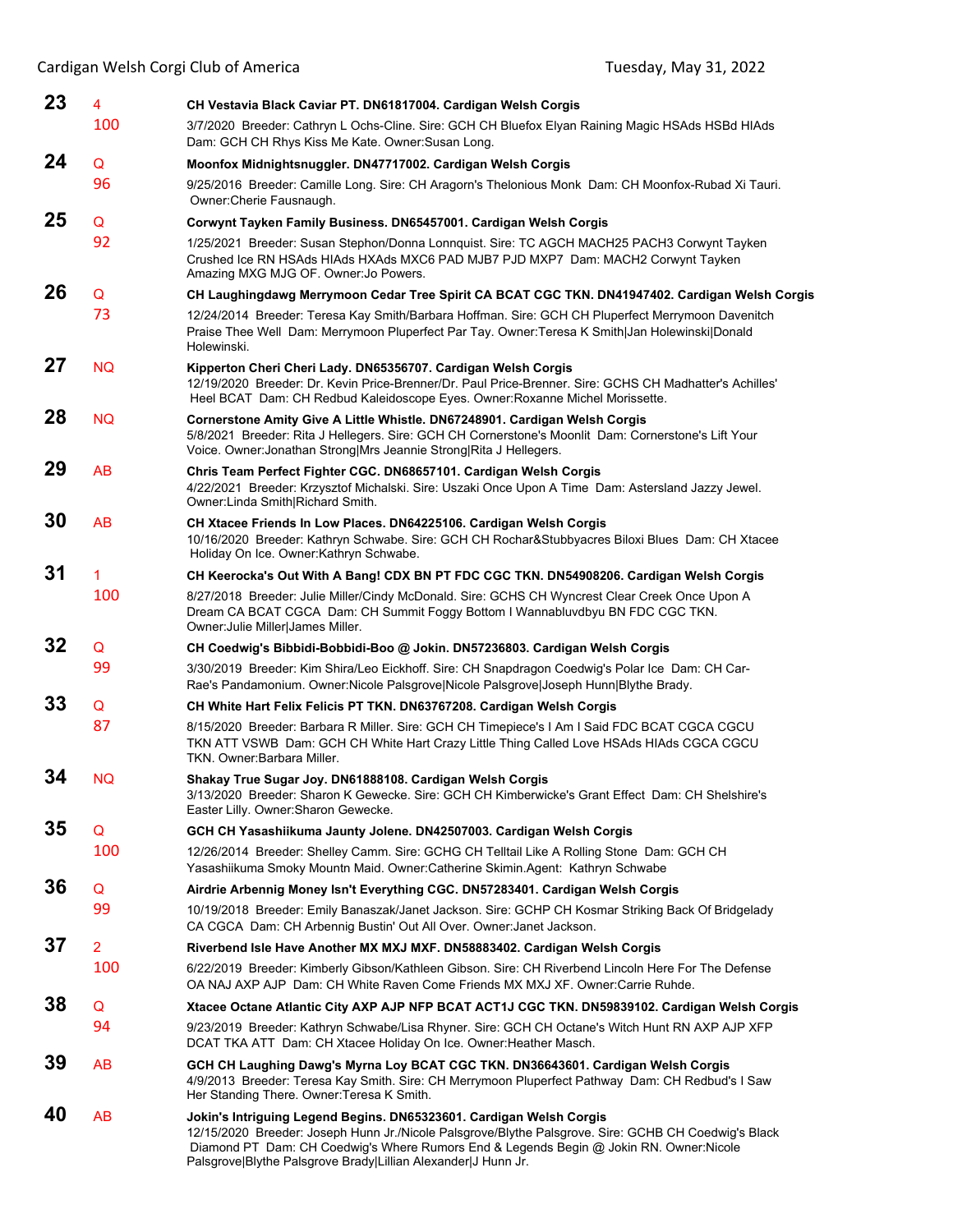| 41 | Q                         | Shakay F Nightengale. DN61888102. Cardigan Welsh Corgis                                                                                                                                                                                                                                                                             |
|----|---------------------------|-------------------------------------------------------------------------------------------------------------------------------------------------------------------------------------------------------------------------------------------------------------------------------------------------------------------------------------|
|    | 100                       | 3/13/2020 Breeder: Sharon K Gewecke. Sire: GCH CH Kimberwicke's Grant Effect Dam: CH Shelshire's<br>Easter Lilly. Owner: Sharon Gewecke.                                                                                                                                                                                            |
| 42 | Q                         | CH Elyan Midsummer's Night's Dream BCAT CGC TKN. DN49449503. Cardigan Welsh Corgis                                                                                                                                                                                                                                                  |
|    | 99                        | 5/3/2017 Breeder: Penni Adrian. Sire: GCH DC C-Myste Baledwr Pursuit Of Happiness CD RN HSAds<br>HIAS HXASM OAP AJP RATO Dam: CH Bluefox Elyan Mariposa CD PCD BN RI MXP MJP OFP SIN SEN<br>CGCA CGCU TKI. Owner:Pamela Smith.                                                                                                      |
|    | <b>Rally Intermediate</b> |                                                                                                                                                                                                                                                                                                                                     |
| 43 | $\mathsf Q$               | Lanakila's Olivia Autumn's Short Stack W Maple Syr RN CGCA CGCU TKI. DN64608808. Cardigan Welsh Corgis                                                                                                                                                                                                                              |
|    | 89                        | 9/8/2020 Breeder: Heidi Kilgore/Melissa Sue Klingerman. Sire: Bridgelady's The Mighty Mac Dam:<br>Lanakila's Everything Nonsense At Denti Di Leone DCAT. Owner:Rebecca Taylor.                                                                                                                                                      |
| 44 | Q                         | CH Glasshouse They Say There's Gold RN BCAT SCN THDN CGCA CGCU TKN. DN58089001. Cardigan Welsh Corgis                                                                                                                                                                                                                               |
|    | 89                        | 2/23/2019 Breeder: Lori A Frost. Sire: GCH CH Glasshouse Black Jack HSAsM FDC CAA RATN CGC<br>TKN Dam: Glasshouse Runnin' From The Blues. Owner: Courtney Wissig Lori Frost.                                                                                                                                                        |
| 45 | Q                         | Yasashiikuma Daydream Believer RN CGC TKN. DN54353001. Cardigan Welsh Corgis                                                                                                                                                                                                                                                        |
|    | 84                        | 5/14/2018 Breeder: Debbie Sharpe/Shelley Camm. Sire: GCHB CH Yasashiikuma Lest We Forget Dam:<br>CH Yasashiikuma Dare To Dream Big. Owner: Catherine Skimin.                                                                                                                                                                        |
| 46 | Q                         | CH Debonaires Majestic Orenda CA CGC. DN37255602. Cardigan Welsh Corgis                                                                                                                                                                                                                                                             |
|    | 97                        | 7/31/2013 Breeder: Kathryn Tanguay. Sire: GCHS CH Paradiddle Flying Dutchman CD BN RAE HT FDC<br>OA AXJ AXP AJP OF OFP T2BP CAX BCAT CGCA CGCU Dam: CH Debonaire's Tu Hot Tu Handle.<br>Owner: Thomas A Hess Jr Kathy Tanguay.                                                                                                      |
| 47 | Q                         | Raconteur Magic Is Brewing RN PT SWN CGC TKA. DN59609204. Cardigan Welsh Corgis                                                                                                                                                                                                                                                     |
|    | 98                        | 9/2/2019 Breeder: Carolyn N Embrey/Vivian Andre Moran. Sire: GCHS CH Kingsbury Red Dragon Of<br>Claymore CGC TKN Dam: GCH CH Heritage Hill Playing With Magic. Owner: Merinda Tiffany John Spicer.                                                                                                                                  |
| 48 | Q                         | CH Foothills A Dream Is Like A River RN CGC TKN BN-V. DN47549701. Cardigan Welsh Corgis                                                                                                                                                                                                                                             |
|    | 98                        | 8/25/2016 Breeder: Lynn C Maxey. Sire: GCH CH Foothills Handy Man Dam: Turn-Key's Gabrielle Of<br>Sisterwood. Owner:Laura Garcia                                                                                                                                                                                                    |
| 49 | Q                         | Bridgelady's Back To The Future CD RN FDC MX AXJ MXP MJP NF OFP DCAT ACT1 THDN CGCA TKN.                                                                                                                                                                                                                                            |
|    | 98                        | 6/15/2014 Breeder: Ms. Bonnie L Money. Sire: Drindod's Dr. Barsinister At Lanakila Dam: CH Bridgelady<br>Cardigan Welsh Corgis Rhydowen Lucinda. Owner: Brenda Juhlin.<br>DN40393502.                                                                                                                                               |
| 50 | 3                         | Davenitch We Adore Thee RN. DN55365401. Cardigan Welsh Corgis                                                                                                                                                                                                                                                                       |
|    | 99                        | 10/2/2018 Breeder: Constance Whan. Sire: GCH CH Pluperfect Merrymoon Davenitch Praise Thee Well<br>Dam: CH Davenitch Mercy Me. Owner: Constance Whan.                                                                                                                                                                               |
| 51 | Q                         | GCH CH Bridgelady's It's A Wonderful Life RN AXP OJP NFP FCAT RATN CGCA TKE VHMA. DN44798301.                                                                                                                                                                                                                                       |
|    | 89                        | 12/25/2015 Breeder: Bonnie Money. Sire: GCH CH Winbucks Mosaic Wheel D'Fortune UDX9 OGM HSAd<br><b>Cardigan Welsh</b><br>Corgis TKI Dam: CH Bridgelady's Life In The Fast Lane RN CGCA. Owner:Melonie Boyll.                                                                                                                        |
| 52 | <b>AB</b>                 | CH PACH2 Cool Sensation Z Domu Polanki BN RN MXP11 MXPC MJP11 MJPC PAX2 MFP DCAT CGC TKN. DN31162903.<br>12/5/2010 Breeder: Anna Pol. Sire: GCH CH Rhys Sunday With George CD RE Dam: Cool'N Fool For<br>Cardigan Welsh Corgis Filofany Gaucho. Owner: Heather Masch.                                                               |
| 53 | 1                         | CH Raconteur's Cry Havoc RN FDC OAP NJP SCN SIN TKN. DN46648101. Cardigan Welsh Corgis                                                                                                                                                                                                                                              |
|    | 99                        | 5/25/2016 Breeder: Vivian Andre Moran/Ashley Schaffter. Sire: CH Raconteur Perchance To Dream RN NA<br>NAJ NAP NJP THD CGC Dam: CH Raconteur I Love Paris NAP NJP CGC. Owner:Robert N and E Gail A<br>LaBerge.                                                                                                                      |
| 54 | $\overline{2}$            | MACH2 PACH Corwynt Tayken Polar Ice CD RN PT MXG MJG MXPB MJP3 MJPB PAX MXF TQX MFP TQXP.                                                                                                                                                                                                                                           |
|    | 99                        | 1/6/2011 Breeder: Teryl Lebkuecher/Susan E Stephon/Donna L Lonnquist. Sire: GCHS CH Paradiddle<br>Flying Dutchman CD BN RAE HT FDC OA AXJ AXP AJP OF OFP T2BP CAX BCAT CGCA CGCU Dam:<br>Corwynt Tayken Splash Of Ice UD GN RAE HSAds HIAd MX MXJ MJB XF CA SIN CGCA. Owner:Barbara<br>DN29977607.<br>Cardigan Welsh Corgis Miller. |
| 55 | 4                         | Indium Fire On The Mountain RN HSAs OA AXJ OF TKN. DN43867704. Cardigan Welsh Corgis                                                                                                                                                                                                                                                |
|    | 98                        | 9/6/2015 Breeder: Mark Thorson/Leo Washburn. Sire: GCHB CH Toreth's Requesting A Fly-By RN NAP<br>NJP CA TKN Dam: CH Samhain's Cover Girl. Owner: Theresa Calter Lawrence Calter.                                                                                                                                                   |
| 56 | <b>NQ</b>                 | CH C-Myste Baledwr Sn Icing On The Cake RN CGC TKN. DN34872806. Cardigan Welsh Corgis<br>9/2/2012 Breeder: Carolyn L Cannon/Megan Hanselman/Amanda Katasse/Jeri Bon. Sire: GCHB CH C-<br>Myste Baledwr Whomping Willow Dam: CH Snowrose Poetic Charm BN RN CGC. Owner: Jill Rauh.                                                   |
| 57 | Q                         | Doxford Davenitch Valentino RN CGC. DN65576401. Cardigan Welsh Corgis                                                                                                                                                                                                                                                               |
|    | 87                        | 2/14/2021 Breeder: Sonja Benavidez/Constance Whan. Sire: CH Davenitch Sidewalk Prophet Dam:<br>Davenitch Doxford Bring Forth The Joy. Owner: Constance Whan Sonja Benavidez.                                                                                                                                                        |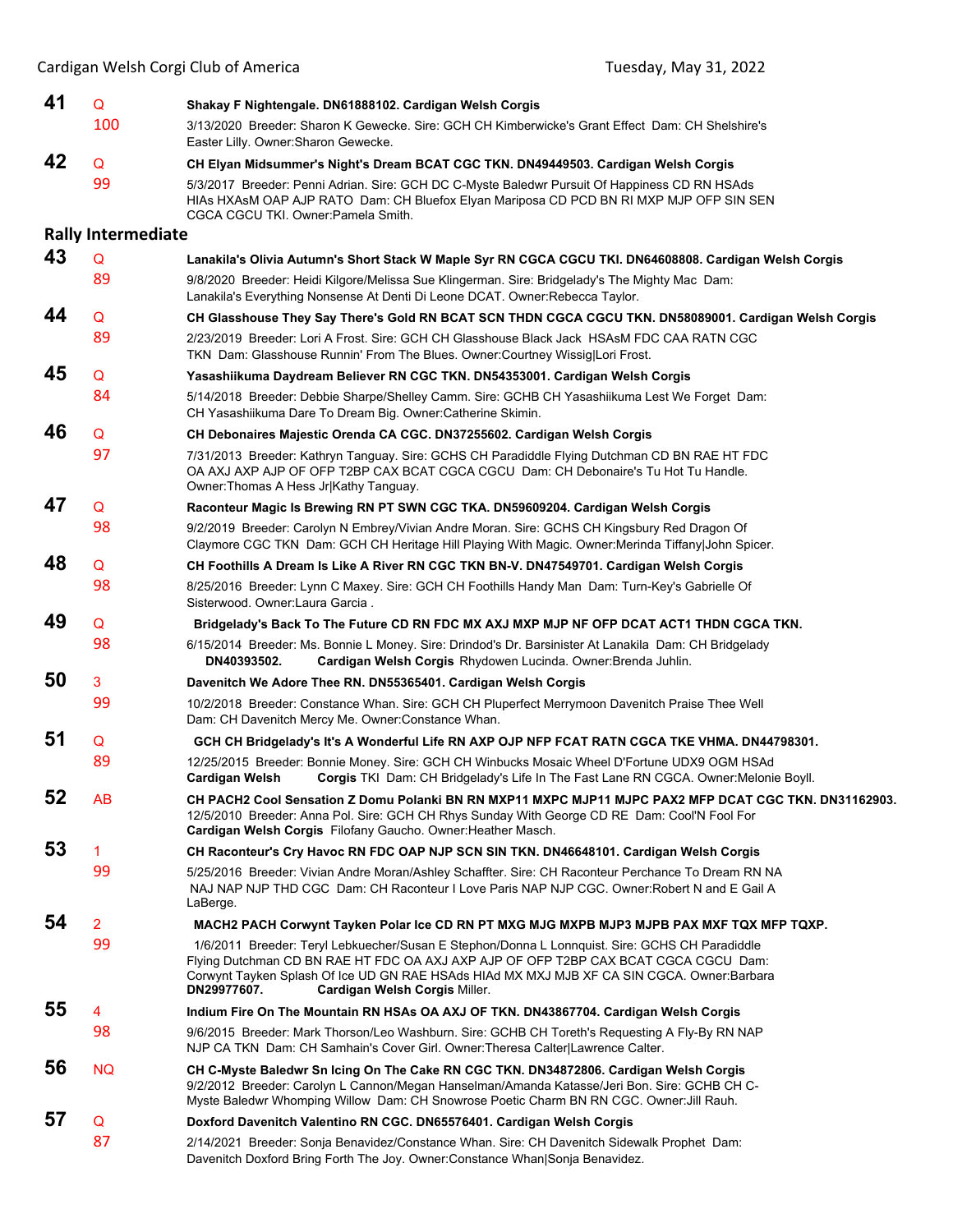| 58 | AB                      | Heulwen Pay It Forward RN NAJ NF NFP RATN CGC TKN. DN57220805. Cardigan Welsh Corgis<br>2/25/2019 Breeder: Lori Sams/Shelley Camm. Sire: GCHB CH Wyncrest's You'll Be In My Heart RN HT CA<br>DCAT SWA SHDN RATCHX CZ8P CGC TKN Dam: GCH CH Yasashiikuma Angie Of Heulwen.<br>Owner:Lynn Stonesifer.                                                 |
|----|-------------------------|------------------------------------------------------------------------------------------------------------------------------------------------------------------------------------------------------------------------------------------------------------------------------------------------------------------------------------------------------|
| 59 | <b>NQ</b>               | CH Elyan Bluefox Night Moves RN FDC CAX3 FCAT3 SWA RATN CGC. DN41376606. Cardigan Welsh Corgis<br>11/20/2014 Breeder: Penni Adrian/Susan Long/Cheryl L Kienast. Sire: GCH CH Bluefox Elyan Mind Games<br>HSAs CA Dam: GCHS DC Mockingbird Elyan Magic Moment RN HSAds HSBd HIAds HIBd HXAd HXBd<br>CA CGCA. Owner:Cathryn OchsCline Laura Comerford. |
| 60 | Q                       | CH Winbucks & Silverferns Mojo For Lwynogyn RN. DN64315205. Cardigan Welsh Corgis                                                                                                                                                                                                                                                                    |
|    | 98                      | 9/22/2020 Breeder: Gina Weidner/Sue E Harrison/Charles H Harrison. Sire: GCHB CH Coedwig's Black<br>Diamond PT Dam: CH Bridgelady's Own Silver & Gold Shines @ Winbucks CD BN CGCA. Owner:Carley J<br>Bates Elizabeth Robinson.                                                                                                                      |
|    | <b>Rally Advanced B</b> |                                                                                                                                                                                                                                                                                                                                                      |
| 63 | Q                       | MACH3 PACH9 RACH Aramora's Caught You Looking CD RM2 RAE2 MXC MJC MXP20 MXPC2 MJP20 MJPC2                                                                                                                                                                                                                                                            |
|    | 99                      | DN28281201. Cardigan Welsh Corgis<br>7/2/2010 Breeder: Kerry Tesch/Janice Tesch. Sire: CH Davenitch Jacob's Ladder Dam:<br>Aramoras Jet To The Dark Side CDX RE HT MXG2 MJG2 MXP3 MXPB MJP3 MJPB PAX. Owner:Janice<br>Tesch Kerry Tesch Janice Tesch Kerry Tesch.                                                                                    |
| 64 | Q                       | Beitshemesh Chutzpah CD BN RE FDC NAP NJP CA BCAT CGCA TKN. DN36154401. Cardigan Welsh Corgis                                                                                                                                                                                                                                                        |
|    | 99                      | 10/27/2012 Breeder: Dr. E Sundelowitz. Sire: CH Coedwig's Silversmith Dam: Woodfordgreen Vesta At<br>Beitshemesh. Owner:Kathryn Tanguay.                                                                                                                                                                                                             |
| 65 | Q                       | Karina Mylyn Unleashed Murphy's Chaos RE TKN. DN54262504. Cardigan Welsh Corgis                                                                                                                                                                                                                                                                      |
|    | 87                      | 6/5/2018 Breeder: Ms. Stephanie J Hoyer/Beverly L Mercer/Janet Jackson. Sire: CH Cadnoclun's<br>Dragonsteel Dam: GCHS CH Peach Nabs Karina I'M A Little Bit Country CA. Owner: Elizabeth<br>Taylor Zachary Taylor.                                                                                                                                   |
| 66 | Q                       | MACH10 Rippling Waters Clover BN RE FDC MXC4 MJG4 MFC TQX T2B CGCA TKN. DN24755106. Cardigan Welsh Corgis                                                                                                                                                                                                                                            |
|    | 94                      | 4/19/2009 Breeder: David Roderick/Peggy J Roderick. Sire: Teratams Hunter At Rippling Water Dam:<br>Scaura's Jessica Rabbit At Rw. Owner: Jo Powers.                                                                                                                                                                                                 |
| 67 | Q                       | GCH CH Lanakila's Dwarf King Of Debonaire BN RE PT FDC BCAT CGCA TKN ATT. DN59701112. Cardigan Welsh Corgis                                                                                                                                                                                                                                          |
|    | 87                      | 9/25/2019 Breeder: Heidi C L Kilgore. Sire: CH Cardiridge Blue Ain't My Color Dam: Lanakila's Something<br>Worth Hanging On To. Owner: Kathryn Tanguay.                                                                                                                                                                                              |
| 68 | Q                       | GCH CH Dwysan's Addicted To Love CD BN RE TD BCAT ACT1 SWM SCME SEME SBME RATO DN52895202.                                                                                                                                                                                                                                                           |
|    | 99                      | Cardigan Welsh Corgis<br>2/10/2018 Breeder: Kathy Davis/Dr. Ryan Buzard/Jinnie Strickland. Sire: CH Aurigan's Kantasia<br>Royce Dam: GCHB CH Kingsbury Good Karma At Dwysan. Owner:Kathy Hannah Kathy Davis  John<br>Hannah.                                                                                                                         |
| 70 | Q                       | MACH2 Aramoras Livin On The Edge BN RE MXG MJG MXP MJP. DN36852505. Cardigan Welsh Corgis                                                                                                                                                                                                                                                            |
|    | 89                      | 6/1/2013 Breeder: Kerry Tesch/Janice Tesch. Sire: CH Davenitch Jacob's Ladder Dam: MACH6 PACH<br>Aramoras Jet To The Dark Side CDX RE HT MXG2 MJG2 MXP3 MXPB MJP3 MJPB PAX. Owner:Janice<br>Tesch Kerry Tesch Kerry Tesch Janice Tesch.                                                                                                              |
| 71 | Q                       | Winbuck's A Kiss Is Just A Smooch CD BN RE AXP AJP DCAT RATO CGCA CGCU TKN ATT. DN55606105.                                                                                                                                                                                                                                                          |
|    | 99                      | 9/11/2018 Breeder: Gina Weidner/Sue E Harrison/Charles H Harrison. Sire: CH Coedwig's Timber Dam:<br>Corgis<br>CH Bridgelady's Own Silver & Gold Shines @ Winbucks CD BN CGCA. Owner:Patricia Burgess.                                                                                                                                               |
| 72 | 2                       | RACH Bluefox Quiet Thunder Of Dovehill UDX2 OM1 RM2 RAE3 MX MXJ DCAT THDA CGCA TKN. DN46773302.                                                                                                                                                                                                                                                      |
|    | 100                     | 7/12/2016 Breeder: Cheryl Kienast/Madeline Lonas. Sire: GCH CH Dragonpatch Rolling Stone Dam: GCH<br>CH Bluefox Elyan Mirror Mirror PT CA BCAT. Owner: Robert Boeke Sally Boeke.                                                                                                                                                                     |
| 73 | 1                       | MACH Aramora's No More Worries CD BN RE MXB MJB. DN41787202. Cardigan Welsh Corgis                                                                                                                                                                                                                                                                   |
|    | 100                     | 1/16/2015 Breeder: Janice Tesch/Kerry Tesch. Sire: PACH Aramoras Great Expectations CD RA OA NAJ<br>MXP3 MXPB MJP3 MJPB PAX Dam: MACH3 PACH9 RACH Aramora's Caught You Looking CD RM2<br>RAE2 MXC MJC MXP20 MXPC2 MJP20 MJPC2 PAX9 OFP. Owner:Vanessa Tesch Vanessa<br>Tesch Janice Tesch.                                                           |
| 74 | Q                       | CH RACH Xtacee BB 409 CDX RM3 RAE3 HT AXP OJP OFP DCAT THDN CGCA TKN. DN57863702. Cardigan Welsh Corgis                                                                                                                                                                                                                                              |
|    | 99                      | 4/9/2019 Breeder: Kathryn Schwabe/Lisa Rhyner. Sire: GCHP CH Xtacee Beach Cruiser Dam: CH<br>Claymore's Edge Of Glory At Xtacee. Owner:Norbert W Kowal Kathryn Schwabe.                                                                                                                                                                              |
| 75 | Q                       | Aramoras Rev It Up RE MXP2 MJP2. DN52849101. Cardigan Welsh Corgis                                                                                                                                                                                                                                                                                   |
|    | 99                      | 2/27/2018 Breeder: Janice Tesch/Kerry Tesch. Sire: Vestavia Davenitch Ziggy Stardust HT Dam: MACH2<br>Aramoras Livin On The Edge BN RE MXG MJG MXP MJP. Owner: Janice Tesch Kerry Tesch Kerry<br>Tesch Janice Tesch.                                                                                                                                 |
| 76 | Q                       | RACH4 Coedwig's He's My Obsession CD PCD BN RM10 RAE10 PT OAP NJP NFP CA BCAT SCN SIN SEN                                                                                                                                                                                                                                                            |
|    | 99                      | DN32800005. Cardigan Welsh Corgis<br>1/26/2012 Breeder: Kim Shira/Leo Eickhoff. Sire: DC Coedwig's Malachite RN HSAsc<br>HXAds Dam: CH Coedwig's Blue Dalhia. Owner: Ashley Brown.                                                                                                                                                                   |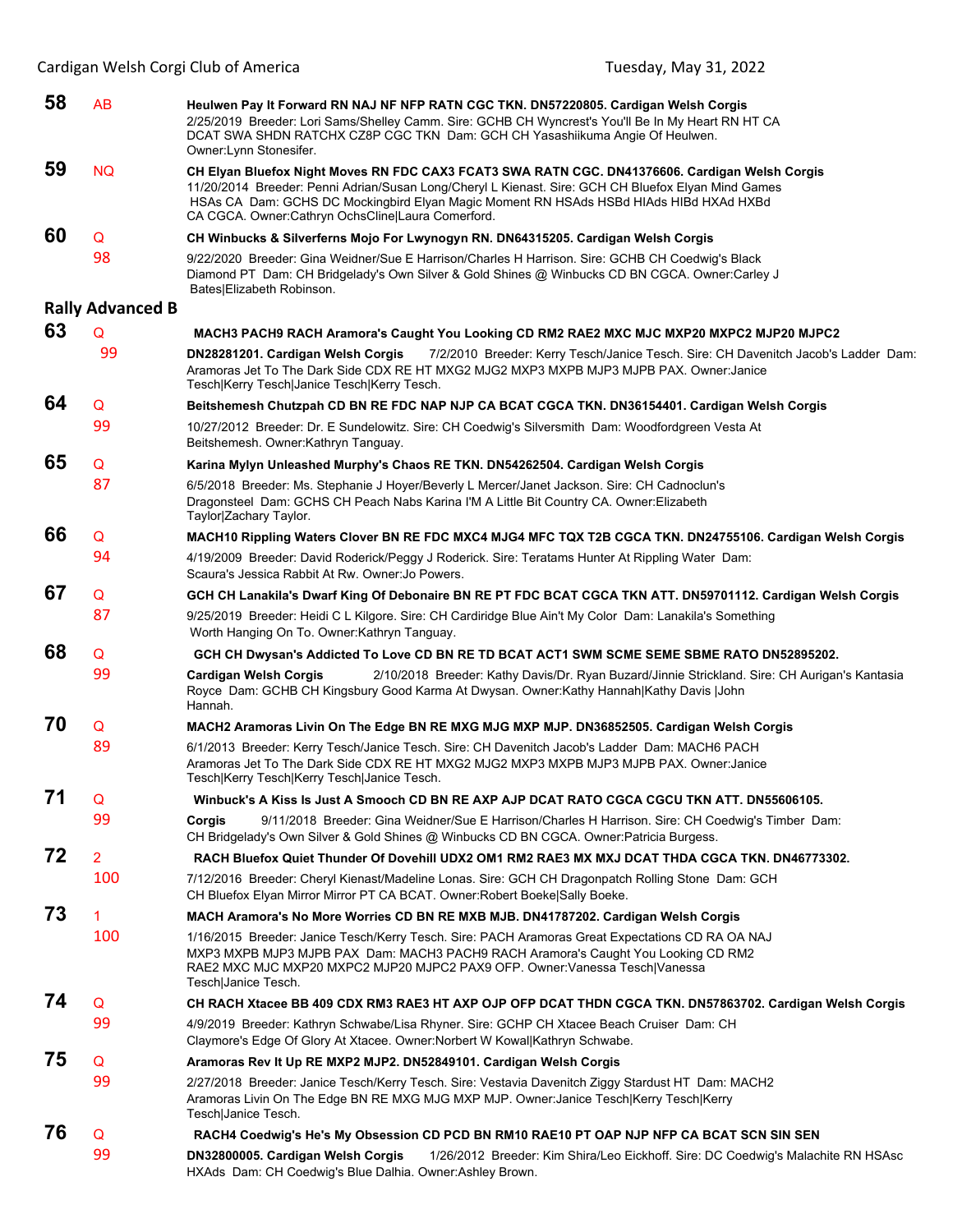| 77 | Q                        | CH RACH Bossis Riverside Last Word At Amity CDX PC3DX BN RM2 RAE2 FDC AXP AJP OFP SCN SBN CGC                                                                                                                                                                                                       |
|----|--------------------------|-----------------------------------------------------------------------------------------------------------------------------------------------------------------------------------------------------------------------------------------------------------------------------------------------------|
|    | 100                      | 10/29/2015 Breeder: Deborah B Shindle/Jacque Glenn/Cindy Bossi. Sire: GCHS CH<br>DN44528102. Cardigan Welsh Corgis<br>Dragon Of Claymore CGC TKN Dam: GCH CH Riverside Telltail Goldigger CAA RATN CGC.<br>Owner: Jeannie Strong Jon Strong.                                                        |
| 78 | 4                        | MACH RACH Aramora's Sweet And Spicy CD RM4 RAE3 MXG MJG MXP2 MJP NF TKI. DN41787201. Cardigan Welsh Corgis                                                                                                                                                                                          |
|    | 100                      | 1/16/2015 Breeder: Janice Tesch/Kerry Tesch. Sire: PACH Aramoras Great Expectations CD RA OA NAJ<br>MXP3 MXPB MJP3 MJPB PAX Dam: MACH3 PACH9 RACH Aramora's Caught You Looking CD RM2<br>RAE2 MXC MJC MXP20 MXPC2 MJP20 MJPC2 PAX9 OFP. Owner:Janice Tesch Kerry Tesch Janice<br>Tesch Kerry Tesch. |
| 79 | Q                        | GCHB CH Davenitch Doxford Sand Pipers Jewel CD BN RAE FDC OAP OJP NFP CA BCAT RATN DN41738203.                                                                                                                                                                                                      |
|    | 98                       | 1/26/2015 Breeder: Constance Whan. Sire: CH Davenitch Sand Piper Dam: CH Davenitch<br><b>Cardigan Welsh Corgis</b><br>Angelica. Owner: Sonja Benavidez  Constance Whan.                                                                                                                             |
| 80 | 3                        | GCH CH RACH Bluefox Elyan Mvp CDX BN GN GO RM2 RAE3 PT CA DCAT CGCA TKA. DN38037601. Cardigan Welsh Corgis                                                                                                                                                                                          |
|    | 100                      | 10/18/2013 Breeder: Penni Adrian/Susan Long/Cheryl L Kienast. Sire: GCHG CH Twinroc Santa Paws PT<br>Dam: GCHS DC Mockingbird Elyan Magic Moment RN HSAds HSBd HIAds HIBd HXAd HXBd CA CGCA.<br>Owner:Kathryn Howse Susan Long Ella Young.                                                          |
|    | <b>Rally Excellent A</b> |                                                                                                                                                                                                                                                                                                     |
| 61 |                          | Mylyn Karina Doc Bar None RA. DN59073003. Cardigan Welsh Corgis                                                                                                                                                                                                                                     |
|    | 0970                     | 7/8/2019 Breeder: Beverly L Mercer/Stephanie Hoyer. Sire: GCHB CH Bluefox Quid Pro Quo Dam: CH<br>Mylyn Karina Praying For Sunshine CGC. Owner: Kimberly Oderkirk. Elizabeth Taylor                                                                                                                 |
| 62 | 2                        | Woodrose Run To Me RA FDC NAJ CGCA TKN. DN47643401. Cardigan Welsh Corgis                                                                                                                                                                                                                           |
|    | 0950                     | 11/5/2016 Breeder: Karen Lyons. Sire: CH Woodrose All Things Considered HSAs Dam: CH Woodrose<br>Bring It On. Owner: Christine Wiecek.                                                                                                                                                              |
|    | <b>Rally Excellent B</b> |                                                                                                                                                                                                                                                                                                     |
| 63 | Q                        | MACH3 PACH9 RACH Aramora's Caught You Looking CD RM2 RAE2 MXC MJC MXP20 MXPC2 MJP20 MJPC2                                                                                                                                                                                                           |
|    | 90                       | DN28281201. Cardigan Welsh Corgis<br>7/2/2010 Breeder: Kerry Tesch/Janice Tesch. Sire: CH Davenitch Jacob's Ladder Dam:<br>Aramoras Jet To The Dark Side CDX RE HT MXG2 MJG2 MXP3 MXPB MJP3 MJPB PAX. Owner:Janice<br>Tesch Kerry Tesch Janice Tesch Kerry Tesch.                                   |
| 64 | Q                        | Beitshemesh Chutzpah CD BN RE FDC NAP NJP CA BCAT CGCA TKN. DN36154401. Cardigan Welsh Corgis                                                                                                                                                                                                       |
|    | 88                       | 10/27/2012 Breeder: Dr. E Sundelowitz. Sire: CH Coedwig's Silversmith Dam: Woodfordgreen Vesta At<br>Beitshemesh. Owner: Kathryn Tanguay.                                                                                                                                                           |
| 65 | Q                        | Karina Mylyn Unleashed Murphy's Chaos RE TKN. DN54262504. Cardigan Welsh Corgis                                                                                                                                                                                                                     |
|    | 93                       | 6/5/2018 Breeder: Ms. Stephanie J Hoyer/Beverly L Mercer/Janet Jackson. Sire: CH Cadnoclun's<br>Dragonsteel Dam: GCHS CH Peach Nabs Karina I'M A Little Bit Country CA. Owner: Elizabeth<br>Taylor Zachary Taylor.                                                                                  |
| 66 | Q                        | MACH10 Rippling Waters Clover BN RE FDC MXC4 MJG4 MFC TQX T2B CGCA TKN. DN24755106. Cardigan Welsh Corgis                                                                                                                                                                                           |
|    | 98                       | 4/19/2009 Breeder: David Roderick/Peggy J Roderick. Sire: Teratams Hunter At Rippling Water Dam:<br>Scaura's Jessica Rabbit At Rw. Owner: Jo Powers.                                                                                                                                                |
| 67 | Q                        | GCH CH Lanakila's Dwarf King Of Debonaire BN RE PT FDC BCAT CGCA TKN ATT. DN59701112. Cardigan Welsh Corgis                                                                                                                                                                                         |
|    | 97                       | 9/25/2019 Breeder: Heidi C L Kilgore. Sire: CH Cardiridge Blue Ain't My Color Dam: Lanakila's Something<br>Worth Hanging On To. Owner: Kathryn Tanguay.                                                                                                                                             |
| 68 | Q                        | GCH CH Dwysan's Addicted To Love CD BN RE TD BCAT ACT1 SWM SCME SEME SBME RATO TKA.                                                                                                                                                                                                                 |
|    | 95                       | 2/10/2018 Breeder: Kathy Davis/Dr. Ryan Buzard/Jinnie Strickland. Sire: CH Aurigan's Kantasia<br>Cardigan Welsh Corgis<br>Royce Dam: GCHB CH Kingsbury Good Karma At Dwysan. Owner: Kathy Hannah Kathy Davis  John<br>Hannah.                                                                       |
| 70 | Q                        | MACH2 Aramoras Livin On The Edge BN RE MXG MJG MXP MJP. DN36852505. Cardigan Welsh Corgis                                                                                                                                                                                                           |
|    | 88                       | 6/1/2013 Breeder: Kerry Tesch/Janice Tesch. Sire: CH Davenitch Jacob's Ladder Dam: MACH6 PACH<br>Aramoras Jet To The Dark Side CDX RE HT MXG2 MJG2 MXP3 MXPB MJP3 MJPB PAX. Owner: Janice<br>Tesch Kerry Tesch Kerry Tesch Janice Tesch.                                                            |
| 71 | Q                        | Winbuck's A Kiss Is Just A Smooch CD BN RE AXP AJP DCAT RATO CGCA CGCU TKN ATT. DN55606105.                                                                                                                                                                                                         |
|    | 97                       | 9/11/2018 Breeder: Gina Weidner/Sue E Harrison/Charles H Harrison. Sire: CH Coedwig's Timber Dam:<br>CH Bridgelady's Own Silver & Gold Shines @ Winbucks CD BN CGCA. Owner:Patricia Burgess.                                                                                                        |
| 72 | $\overline{2}$           | RACH Bluefox Quiet Thunder Of Dovehill UDX2 OM1 RM2 RAE3 MX MXJ DCAT THDA CGCA TKN. DN46773302.                                                                                                                                                                                                     |
|    | 100                      | 7/12/2016 Breeder: Cheryl Kienast/Madeline Lonas. Sire: GCH CH Dragonpatch Rolling Stone Dam: GCH<br>CH Bluefox Elyan Mirror Mirror PT CA BCAT. Owner: Robert Boeke Sally Boeke.                                                                                                                    |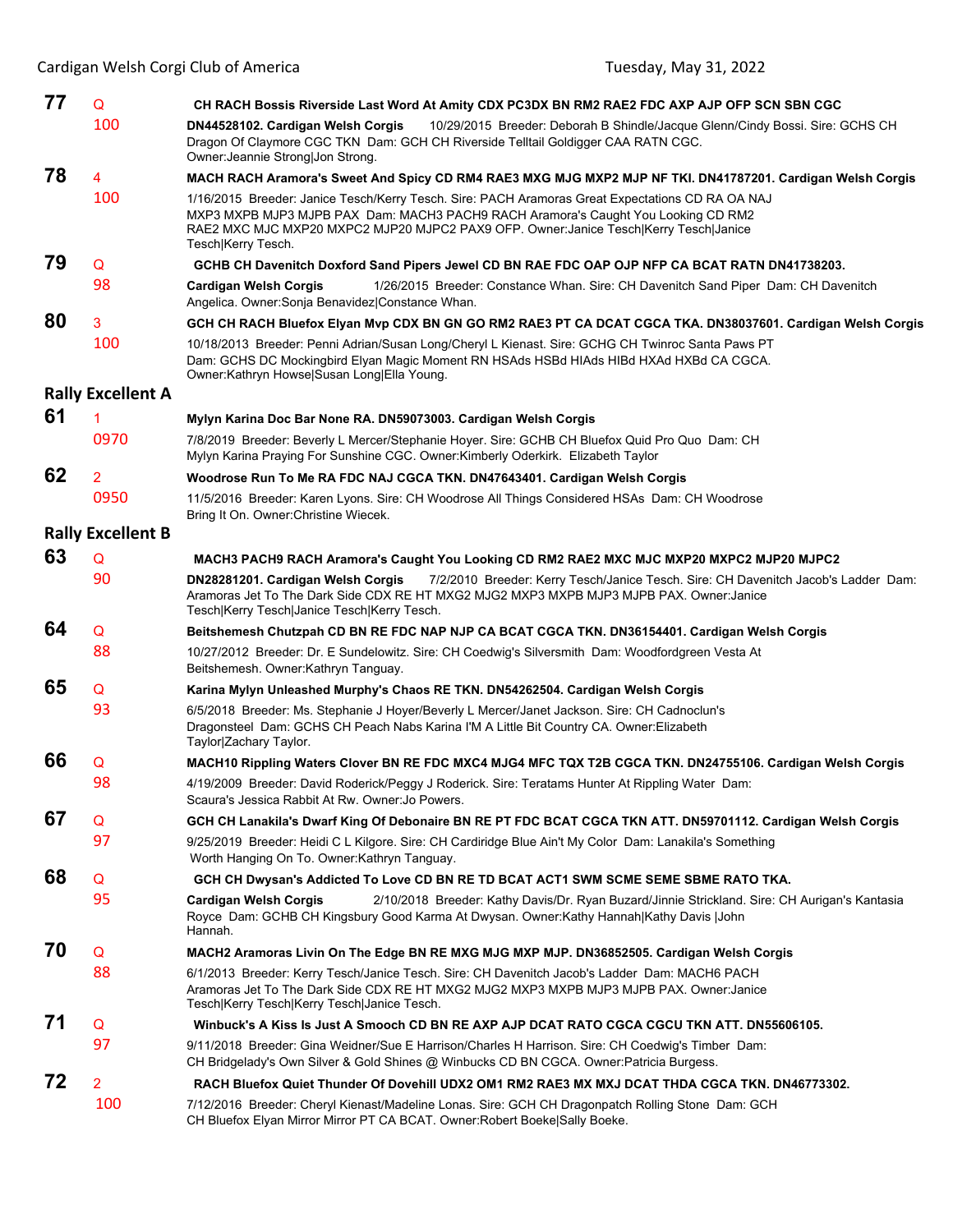| 73 | 4                   | MACH Aramora's No More Worries CD BN RE MXB MJB. DN41787202. Cardigan Welsh Corgis                                                                                                                                                                                                                  |
|----|---------------------|-----------------------------------------------------------------------------------------------------------------------------------------------------------------------------------------------------------------------------------------------------------------------------------------------------|
|    | 99                  | 1/16/2015 Breeder: Janice Tesch/Kerry Tesch. Sire: PACH Aramoras Great Expectations CD RA OA NAJ<br>MXP3 MXPB MJP3 MJPB PAX Dam: MACH3 PACH9 RACH Aramora's Caught You Looking CD RM2<br>RAE2 MXC MJC MXP20 MXPC2 MJP20 MJPC2 PAX9 OFP. Owner:Vanessa Tesch Vanessa<br>Tesch Janice Tesch.          |
| 74 | Q                   | CH RACH Xtacee BB 409 CDX RM3 RAE3 HT AXP OJP OFP DCAT THDN CGCA TKN. DN57863702. Cardigan Welsh Corgis                                                                                                                                                                                             |
|    | 99                  | 4/9/2019 Breeder: Kathryn Schwabe/Lisa Rhyner. Sire: GCHP CH Xtacee Beach Cruiser Dam: CH<br>Claymore's Edge Of Glory At Xtacee. Owner: Norbert W Kowal Kathryn Schwabe.                                                                                                                            |
| 75 | Q                   | Aramoras Rev It Up RE MXP2 MJP2. DN52849101. Cardigan Welsh Corgis                                                                                                                                                                                                                                  |
|    | 89                  | 2/27/2018 Breeder: Janice Tesch/Kerry Tesch. Sire: Vestavia Davenitch Ziggy Stardust HT Dam: MACH2<br>Aramoras Livin On The Edge BN RE MXG MJG MXP MJP. Owner: Janice Tesch Kerry Tesch Kerry<br>Tesch Janice Tesch.                                                                                |
| 76 | Q                   | RACH4 Coedwig's He's My Obsession CD PCD BN RM10 RAE10 PT OAP NJP NFP CA BCAT SCN SIN SEN                                                                                                                                                                                                           |
|    | 99                  | DN32800005. Cardigan Welsh Corgis<br>1/26/2012 Breeder: Kim Shira/Leo Eickhoff. Sire: DC Coedwig's Malachite RN HSAsc<br>HXAds Dam: CH Coedwig's Blue Dalhia. Owner: Ashley Brown.                                                                                                                  |
| 77 | 3                   | CH RACH Bossis Riverside Last Word At Amity CDX PCDX BN RM2 RAE2 FDC AXP AJP OFP SCN SBN CGC                                                                                                                                                                                                        |
|    | 100                 | 10/29/2015 Breeder: Deborah B Shindle/Jacque Glenn/Cindy Bossi. Sire: GCHS CH<br>DN44528102. Cardigan Welsh Corgis<br>Dragon Of Claymore CGC TKN Dam: GCH CH Riverside Telltail Goldigger CAA RATN CGC.<br>Owner: Jeannie Strong Jon Strong.                                                        |
| 78 | Q                   | MACH RACH Aramora's Sweet And Spicy CD RM4 RAE3 MXG MJG MXP2 MJP NF TKI. DN41787201. Cardigan Welsh Corgis                                                                                                                                                                                          |
|    | 99                  | 1/16/2015 Breeder: Janice Tesch/Kerry Tesch. Sire: PACH Aramoras Great Expectations CD RA OA NAJ<br>MXP3 MXPB MJP3 MJPB PAX Dam: MACH3 PACH9 RACH Aramora's Caught You Looking CD RM2<br>RAE2 MXC MJC MXP20 MXPC2 MJP20 MJPC2 PAX9 OFP. Owner:Janice Tesch Kerry Tesch Janice<br>Tesch Kerry Tesch. |
| 79 | Q                   | GCHB CH Davenitch Doxford Sand Pipers Jewel CD BN RAE FDC OAP OJP NDN41738203.<br><b>Cardigan Welsh</b>                                                                                                                                                                                             |
|    | 98                  | 1/26/2015 Breeder: Constance Whan. Sire: CH Davenitch Sand Piper Dam: CH Davenitch<br>Angelica. Owner: Sonja Benavidez  Constance Whan.                                                                                                                                                             |
| 80 | 1/HC                | GCH CH RACH Bluefox Elyan Mvp CDX BN GN GO RM2 RAE3 PT CA DCAT CGCA TKA. DN38037601. Cardigan Welsh Corgis                                                                                                                                                                                          |
|    | 100                 | 10/18/2013 Breeder: Penni Adrian/Susan Long/Cheryl L Kienast. Sire: GCHG CH Twinroc Santa Paws PT<br>Dam: GCHS DC Mockingbird Elyan Magic Moment RN HSAds HSBd HIAds HIBd HXAd HXBd CA CGCA.<br>Owner:Kathryn Howse Susan Long Ella Young.                                                          |
| 81 | Q                   | Obsidian's New Sensation RE PT OAP OJP NFP SCN CGC TKA. DN48476207. Cardigan Welsh Corgis                                                                                                                                                                                                           |
|    | 96                  | 12/29/2016 Breeder: Michelle Boydston. Sire: CH Redbud Being F'the Benefit Of Mr. Kite Dam: GCHS CH<br>Obsidian's Sky's The Limit. Owner:Dennis Ackerson and Barbara Ackerson Michelle Boydston.                                                                                                    |
|    | <b>Rally Master</b> |                                                                                                                                                                                                                                                                                                     |
| 63 | Q                   | MACH3 PACH9 RACH Aramora's Caught You Looking CD RM2 RAE2 MXC MJC MXP20 MXPC2 MJP20 MJPC2.                                                                                                                                                                                                          |
|    | 98                  | DN28281201. Cardigan Welsh Corgis<br>7/2/2010 Breeder: Kerry Tesch/Janice Tesch. Sire: CH Davenitch Jacob's Ladder Dam:<br>Aramoras Jet To The Dark Side CDX RE HT MXG2 MJG2 MXP3 MXPB MJP3 MJPB PAX. Owner:Janice<br>Tesch Kerry Tesch Janice Tesch Kerry Tesch.                                   |
| 72 | 2/HTO               | RACH Bluefox Quiet Thunder Of Dovehill UDX2 OM1 RM2 RAE3 MX MXJ DN46773302. Cardigan Welsh Corgis                                                                                                                                                                                                   |
|    | 99                  | 7/12/2016 Breeder: Cheryl Kienast/Madeline Lonas. Sire: GCH CH Dragonpatch Rolling Stone Dam: GCH<br>CH Bluefox Elyan Mirror Mirror PT CA BCAT. Owner: Robert Boeke Sally Boeke.                                                                                                                    |
| 73 | Q                   | MACH Aramora's No More Worries CD BN RE MXB MJB. DN41787202. Cardigan Welsh Corgis                                                                                                                                                                                                                  |
|    | 77                  | 1/16/2015 Breeder: Janice Tesch/Kerry Tesch. Sire: PACH Aramoras Great Expectations CD RA OA NAJ<br>MXP3 MXPB MJP3 MJPB PAX Dam: MACH3 PACH9 RACH Aramora's Caught You Looking CD RM2<br>RAE2 MXC MJC MXP20 MXPC2 MJP20 MJPC2 PAX9 OFP. Owner:Vanessa Tesch Vanessa<br>Tesch Janice Tesch.          |
| 74 | Q                   | CH RACH Xtacee BB 409 CDX RM3 RAE3 HT AXP OJP OFP DCAT THDN CGCA TKN. DN57863702. Cardigan Welsh Corgis                                                                                                                                                                                             |
|    | 93                  | 4/9/2019 Breeder: Kathryn Schwabe/Lisa Rhyner. Sire: GCHP CH Xtacee Beach Cruiser Dam: CH<br>Claymore's Edge Of Glory At Xtacee. Owner: Norbert W Kowal Kathryn Schwabe.                                                                                                                            |
| 75 | Q                   | Aramoras Rev It Up RE MXP2 MJP2. DN52849101. Cardigan Welsh Corgis                                                                                                                                                                                                                                  |
|    | 79                  | 2/27/2018 Breeder: Janice Tesch/Kerry Tesch. Sire: Vestavia Davenitch Ziggy Stardust HT Dam: MACH2<br>Aramoras Livin On The Edge BN RE MXG MJG MXP MJP. Owner: Janice Tesch Kerry Tesch Kerry<br>Tesch Janice Tesch.                                                                                |
| 76 | 1                   | RACH4 Coedwig's He's My Obsession CD PCD BN RM10 RAE10 PT OAP NJP NFP CA BCAT SCN SIN SEN                                                                                                                                                                                                           |
|    | 100                 | DN32800005. Cardigan Welsh Corgis<br>1/26/2012 Breeder: Kim Shira/Leo Eickhoff. Sire: DC Coedwig's Malachite RN HSAsc<br>HXAds Dam: CH Coedwig's Blue Dalhia. Owner: Ashley Brown.                                                                                                                  |